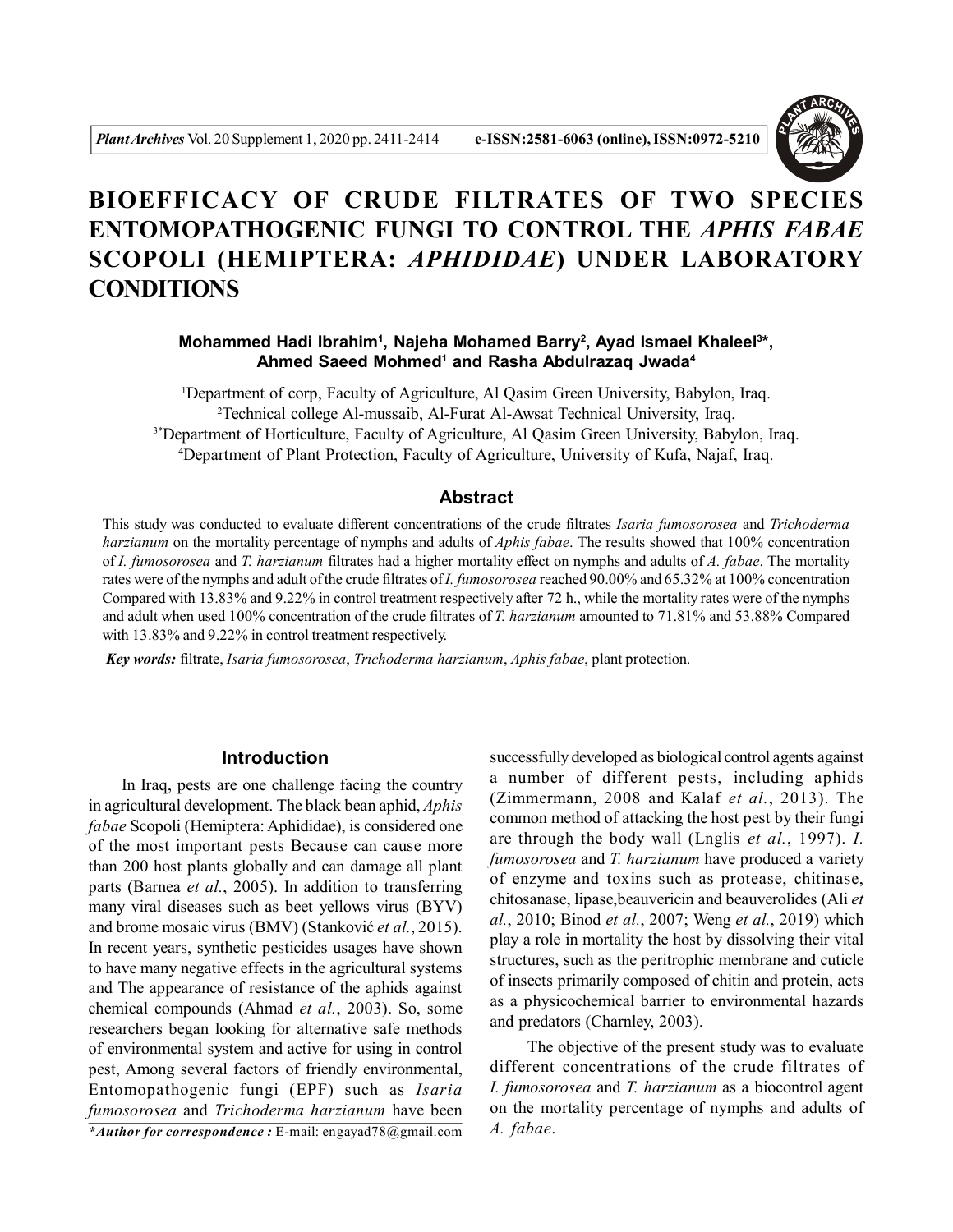## **Materials and Methods**

#### **Insect collection and rearing**

Nymphs and adults of *A. fabae* were collected from the fields College of Agriculture, Al-Qasim Green University planted by of broad bean. The aphids were reared on broad bean plants in 45×45 cm cages under greenhouse conditions ( $25\pm2$ °C and humidity  $65\pm5\%$  RH with 12 h. daily photoperiod) for several generations.

## **Preparation of the crude filtrates entomopathogenic fungi**

The entomopathogenic fungus *I. fumosorosea* was obtained from the Laboratory of insect Department of the Plant Protection University of Baghdad which was originally isolated from insect samples, while *T. harzianum* obtained from Laboratory of Plant Diseases Department of the Plant Protection University of Kufa which was originally isolated from soil samples. Both isolates were cultured on Potato Dextrose Agar (PDA) at  $25 \pm 1$ °C for 15 days before the initiation of the experiment. Two discs (7 mm diameter for each disc)

were separately cut from each growing species, placed in a sterile flask containing 400 ml of potato dextrose broth (PDB) and incubated at 27°C for 28 days. After completing incubation, the mycelia separated from the filtrate by filter paper. According to (Hanson, 2008), then sterilized using the Millipore sterile filter through a Millipore 0.45 µm syringe filter. The crude filtrate output is considered a stock solution 100% then prepared Serial concentrations 75, 50%. While, the control treatment included Sterile distilled water only.

## **Bioassay Test**

Ten nymphs and adults aphid were counted and placed on the filter paper in sterile Petri dishes 9 cm diameter using a hairbrush pen. Aphids were sprayed directly using 1cc insulin syringe with the crude filtrate of fungi concentrations, in addition to the control treatment previously mentioned above, four dishes for each treatment as replicates as well as the control treatment. The leaves of the broad bean were prepared in Petri dishes For feeding aphids and old leaves were exchanged for fresh leaves whenever needed. Petri dishes had a

**Table 1:** Effect of crude filtrates concentration of *I. fumosorosea* and *T. harzianum* on Mortality percentage of *A. fabae*

| <b>Treatment</b>        |              | I. fumosorosea |              |                   | T. harzianum |              |                   |
|-------------------------|--------------|----------------|--------------|-------------------|--------------|--------------|-------------------|
| Conc.                   | <b>TP</b>    | <b>IS</b>      |              | $Conc. \times TP$ | <b>IS</b>    |              | $Conc. \times TP$ |
|                         |              | <b>Nymph</b>   | <b>Adult</b> |                   | <b>Nymph</b> | <b>Adult</b> |                   |
| $\boldsymbol{0}$        | 24           | 9.22           | 4.61         | 6.92              | 9.22         | 4.61         | 6.91              |
|                         | 48           | 13.83          | 9.22         | 11.53             | 13.83        | 9.22         | 11.53             |
|                         | 72           | 13.83          | 9.22         | 11.53             | 13.83        | 9.22         | 11.53             |
| 50                      | 24           | 29.89          | 26.74        | 28.31             | 33.30        | 26.67        | 29.99             |
|                         | 48           | 45.14          | 39.38        | 42.26             | 42.25        | 36.67        | 39.46             |
|                         | 72           | 63.62          | 50.42        | 57.02             | 60.16        | 45.00        | 52.58             |
| 75                      | 24           | 42.28          | 33.26        | 37.77             | 35.06        | 30.10        | 32.58             |
|                         | 48           | 53.88          | 45.00        | 49.44             | 53.85        | 42.27        | 48.06             |
|                         | 72           | 71.71          | 55.26        | 63.48             | 63.61        | 50.92        | 57.27             |
| 100                     | 24           | 45.17          | 35.21        | 40.19             | 39.40        | 33.98        | 36.69             |
|                         | 48           | 60.00          | 50.77        | 55.39             | 56.94        | 45.14        | 51.04             |
|                         | 72           | 90.00          | 65.32        | 77.66             | 71.81        | 53.88        | 62.84             |
| L.S.D ( $P \le 0.05$ )  |              | 7.15           |              | 5.05              | 7.02         |              | 4.96              |
| <b>IS</b>               |              | 44.88          | 35.37        |                   | 41.11        | 32.31        |                   |
| L.S.D ( $P \le 0.05$ )  |              | 2.06           |              | Conc.             | 2.02         |              | Conc.             |
| Conc. $\times$ IS       | $\mathbf{0}$ | 12.29          | 7.68         | 9.99              | 12.29        | 7.68         | 9.99              |
|                         | 50           | 46.22          | 38.84        | 42.53             | 45.24        | 36.11        | 40.68             |
|                         | 75           | 55.95          | 44.51        | 50.23             | 50.84        | 41.10        | 45.97             |
|                         | 100          | 65.06          | 50.44        | 57.75             | 56.05        | 44.34        | 50.20             |
| L.S.D ( $P \leq 0.05$ ) |              | 4.13           |              | 2.92              | 4.05         |              | 2.86              |
|                         |              |                |              | <b>TP</b>         |              |              | <b>TP</b>         |
| $TP \times IS$          | 24           | 31.64          | 24.96        | 28.30             | 29.25        | 23.84        | 26.54             |
|                         | 48           | 43.21          | 36.09        | 39.65             | 41.72        | 33.33        | 37.52             |
|                         | 72           | 59.79          | 45.06        | 52.42             | 52.35        | 39.75        | 46.05             |
| $L.S.D (P \leq 0.05)$   |              | 3.57           |              | 2.52              | 3.51         |              | 2.48              |

Conc = Concentration, TP= Time period, IS= Insect Stages.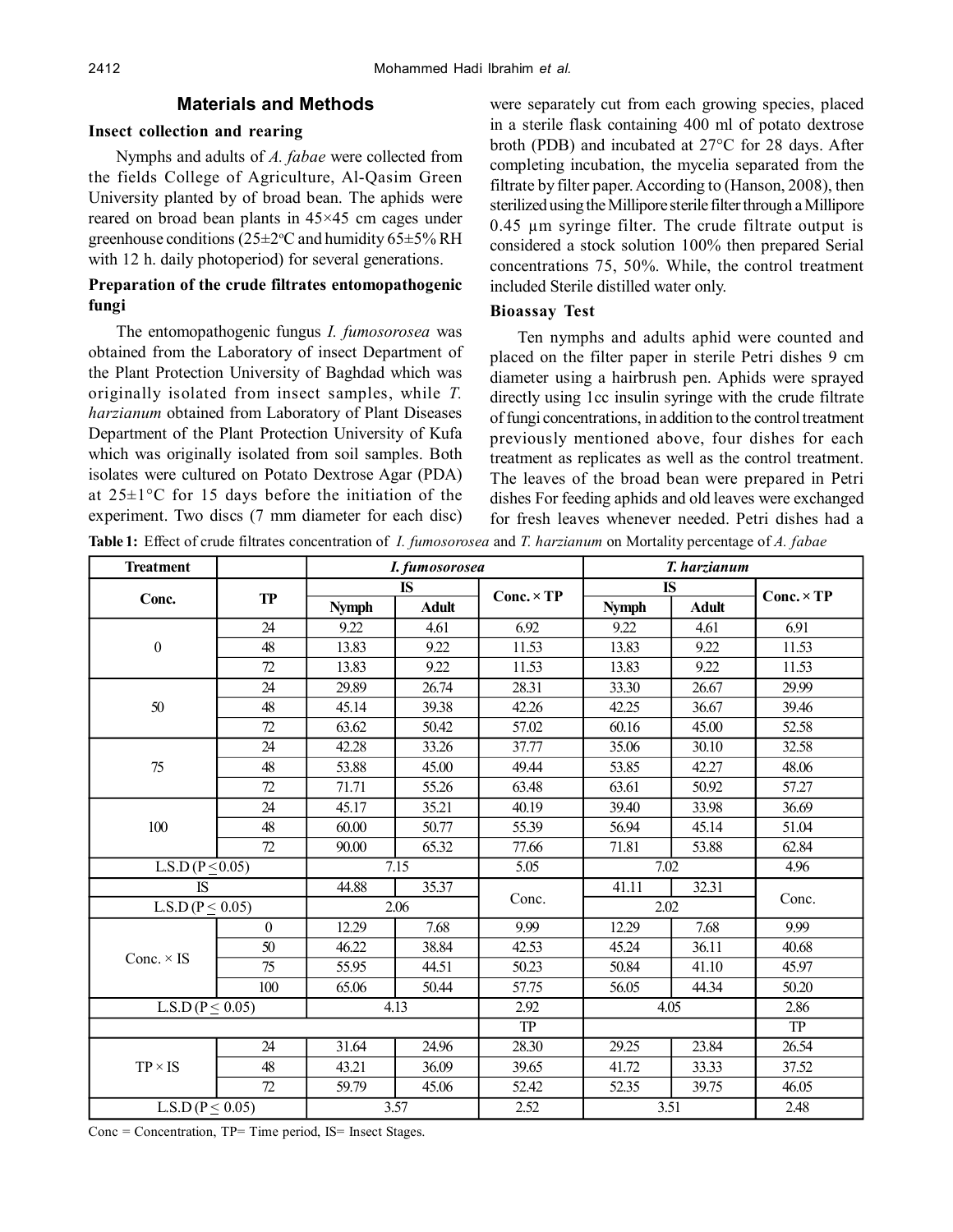1cm hole covered with nylon mesh on the lid for ventilation. The dishes were surrounded using Adhesive tape to avoid the adults escaping of the dishes. Then, plates were incubated at  $(25^{\circ}$ C $\pm$ 2 and  $70\% \pm 10$  RH). Daily observations were continued. Mortality was recorded after 24, 48 and 72 hours post-treatment.

#### **Statistical analysis**

 The data obtained were analyzed using GenStat package 3 (3rd edition) by randomized complete block design with three factors The percentage effects of the crude filtrates were calculated and corrected by Abbott's formula (Abbot, 1925).Angular transformation was used





**Fig. 1:** Compared between percentage mortality of *A. fabae* exposed to crude filtrates concentrations of *I. fumosorosea* and *T. harzianum*.(A) Concentration, (B) Time period, (C) Insect Stages.

for Mortality statistical analysis. The treatment means were compared by least significant difference (L.S.D) at significance  $P \le 0.05$ . The effect Concentrations, Time period and insect stages of both filtrates on *A. fabae* were compared by t-test unequal variances at  $P \leq 0.05$ .

## **Results and Discussion**

 The results in (Table 1) show that the different concentrations of crude filtrates of *I. fumosorosea* and *T. harzianum* a significantly higher in the mortality percentage of nymphs and adults of *A. fabae*. Higher mortality was observed at higher concentration of crude filtrates of *I. fumosorosea* and *T. harzianum* recorded 45.17, 35.21% and 39.40, 33.98% mortality of nymphs and adults of *A. fabae* respectively Compared with 9.22, 4.61% and with 9.22, 4.61% in control treatment respectively at 24h. The mortality then dramatically increased at 48-27 h., which was at 72 h. 90.00, 65.32% and 71.81, 53.88% mortality of nymphs and adults of *A. fabae* at concentration 100% respectively while no increased mortality in the control treatment. The interactions between fungi concentrations and time period were significantly different ( $P > 0.05$ ) and the same of interactions between fungi concentrations and insect Stages as well the interactions between time period and insect stages and for both crude filtrates fungi.

The statistical analysis of data to compare the results using the t-test, un paired t-test revealed that in the comparisons between concentration, time period and insect Stages of the crude filtrates of *I. fumosorosea* and *T. harzianum*, no-significant differences were observed ( $P \leq 0.05$ ) (Fig. 1).

## **Discussion**

The aim of this study was to evaluate the biocontrol efficacy of crude filtrates of *I. fumosorosea* and *T.harzianum* against *A. fabae*. Results of the study coincided with Farooq and Freed, (2018) observed that the toxic crude proteins from entomopathogenic fungi *Beauveria bassiana*, *Metarhizium anisopliae* and *I. fumosorosea* effected on survival *of Musca domestica.* Also these results are in agreement with findings of Kalaf *et al.,* (2013) who reported the efficiency of *T. harzianum* and *T. viride* exudates against *Schizaphis graminum* where the mortality rate was higher in third day 48.37% compared with first day 32.06%. Binod *et al.,* (2007) investigated the effects of culture filtrate containing chitinase from *T.harzianum* against *Helicoverpa armigera* where it reduced the feeding rate and body weight of the larvae and increased larval and pupal mortality. The insect integument is composed of enzymes and chitin with associated lipids and phenolic